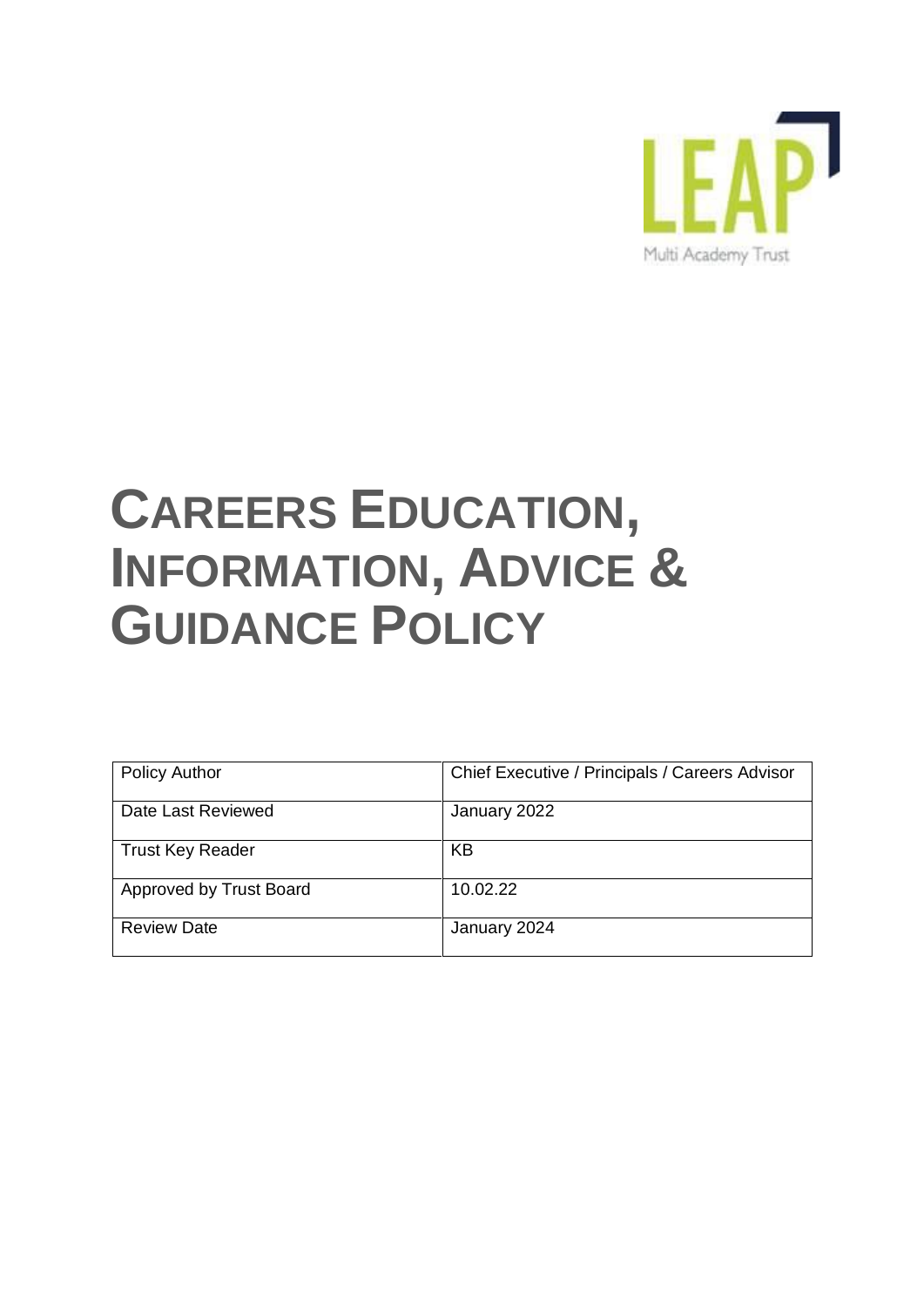# **Contents**

- 1. Trust Vision
- 2. Policy Scope
- 3. Objectives
- 4. Career Guidance CEIAG Curriculum
- 5. Curriculum Implementation
- 6. Budget
- 7. Equal Opportunities & Differentiation
- 8. Additional Support for Targeted Students
- 9. Responsibilities for CEIAG
- 10. Assessment, Recording & Reporting
- 11. School Responsibilities
- 12. Governor Responsibilities
- 13. Provider Access
- 14. Monitoring, Evaluation & Review
- Appendix 1 Summary of the Gatsby Benchmarks
- Appendix 2 Provider Access Statement / Management of Provider Access Requests

## **Linked Policies and Practice**

This policy has taken into consideration and has links with the following:

- Teaching and Learning Policy
- Equality Strategy
- CPD Policy
- Health and Safety Policy
- SHRE policy
- Assessment, Recording and Reporting Policy
- Student Support, Guidance and Welfare
- Departmental Policies and Schemes of Work
- SEND Policy
- The Baker Clause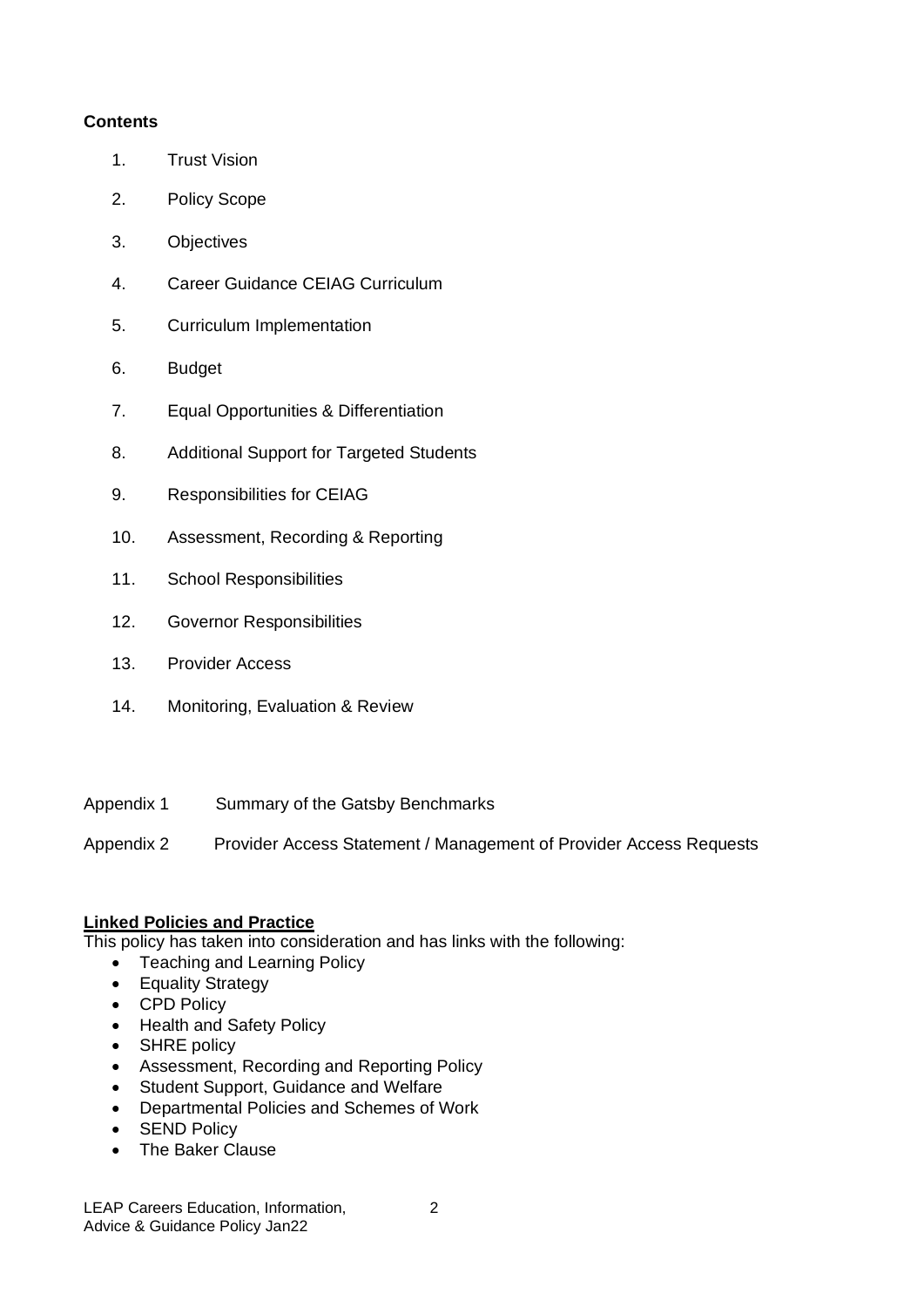- 1.1 LEAP Multi-Academy Trust seeks to maximise the life chances of all its young people when preparing them for life beyond school. This is summed up by the phrase "Achieving Excellence".
- 1.2 The Trust aims to give all students the opportunity to fulfil their potential and to experience success in a safe, challenging and stimulating environment which addresses the needs of individuals and which expects high standards of behaviour, commitment and respect for each other and the community and the environment.
- 1.3 Careers Education, Information, Advice and Guidance (CEIAG) Policy has an integral role to play in the achievement of these aims. Effective CEIAG:
	- empowers young people to plan and manage their own futures
	- prepares students for the next stage of learning and/or work
	- responds to individual student needs
	- provides information and advice
	- raises student aspirations
	- actively promotes equality of opportunity and challenging stereotypes.
- 1.4 CEIAG also plays an important role in motivating students and raising their aspirations, promoting equality of opportunity and maximising their academic and personal achievement whilst at school and beyond.
- 1.5 The Trust has adopted this policy in order to provide a clear commitment to and framework for Careers Education, Information, Advice and Guidance.

## **2. POLICY SCOPE**

- 2.1 The policy covers Careers Education, Information, Advice and Guidance given to students in Key Stages 3 and 4 and Post 16.
- 2.2 The policy has been reviewed in line with published DfE guidance.
- 2.3 This policy promotes the 8 Gatsby Charitable Foundation benchmarks as set out in the DfE guidance. They can be seen in Appendix 1 of this policy.
- 2.4 It covers the legal duty of the Trust/its schools to ensure that a range of education and training providers can access students in Y7 to Y11 for the purpose of informing them about approved technical education qualifications or apprenticeships.
- 2.5 The policy refers to events and opportunities in Key Stages 3, 4 and at Post 16, in all years and how these events will impact upon all students.
- 2.6 All Trust staff contribute to the delivery of the policy and are expected to give due consideration to the importance of Careers Education, Information, Advice and Guidance (CEIAG) in the education of students; CEIAG is not the sole responsibility of the Careers Advisor or Careers Lead.
- 2.7 It is important students leave school aware of themselves as individuals, aware of the opportunities available to them and able to make some decisions about their own life. They should be prepared for the transition from full time education to the world beyond. It is to these aspects of personal and social development that this policy will contribute.

## **3. OBJECTIVES**

- 3.1 The Careers Education, Information, Advice and Guidance policy seeks to:
	- ensure that all students across the Trust's schools receive a stable careers programme
	- enable all students to learn from information provided by the career and labour market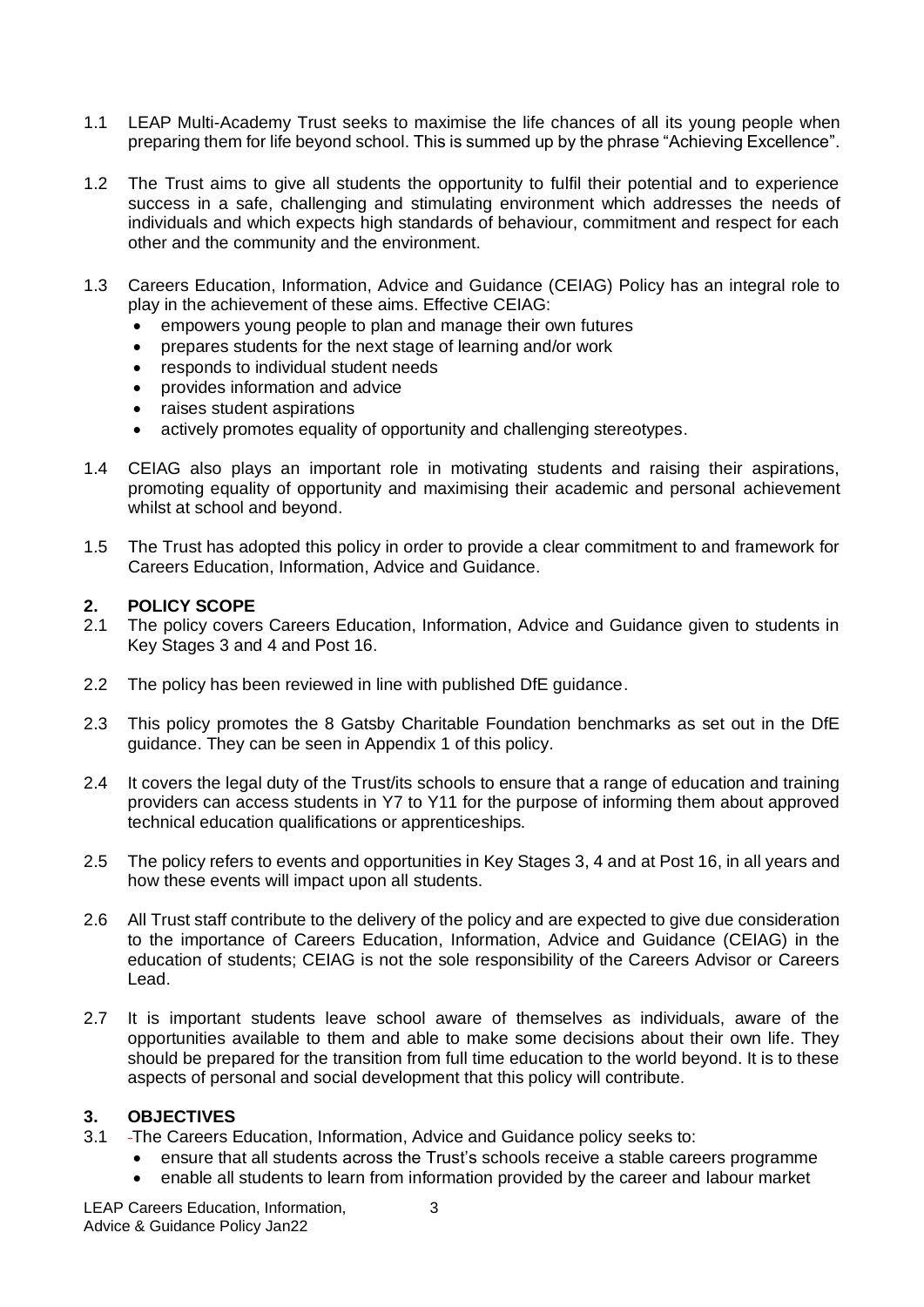- ensure the CEIAG programme tailored to the individual needs of each student
- link the curriculum learning to careers learning
- provide students with a series of encounters with employers and employees
- provide students with experiences of workplace(s)
- ensure that students have a series of encounters with further and higher education
- provide each student with the opportunity to receive personal guidance.

## Policy Rationale

- 3.2 LEAP MAT believes that good CEIAG connects learning to the future. It motivates young people by giving them a clearer idea of the routes to jobs and careers that they will find engaging and rewarding. Good CEIAG widens students' horizons, challenges stereotypes and raises aspirations. It provides students with the knowledge and skills necessary to make successful transitions to the next stage of their life. This supports social mobility by improving opportunities for all young people, especially those from disadvantaged backgrounds and those with special educational needs and disabilities.
- 3.3 The policy is designed to ensure that all students across the Trust's schools have access to a programme of CEIAG that clearly identifies:
	- entitlement
	- underpinning principles
	- a relevant curriculum
	- how individual needs will be identified and met
	- practices and procedures
- 3.4 It includes guidance for all staff involved in the delivery of CEIAG and information for relevant parties. It will be used as a management tool for the planning, design, delivery, resourcing and evaluation of CEIAG and it will provide a basis for a cycle of continual improvement.

## **Entitlement**

- 3.5 All LEAP students, irrespective of race, class, disability, gender, age or attainment are entitled to receive:
	- a planned programme of activities designed to prepare them for the opportunities, responsibilities and experiences of adult and working life
	- access to impartial and expert guidance based on the needs of the individual
	- access to comprehensive, reliable and up-to-date information
	- opportunities to learn about work, through work and for work, by the use of a range of activities provided within school and outside school
	- the opportunity to plan, review and evaluate their progress and to set targets for future personal development
- 3.6 Students and parents are made aware of this entitlement through the Trust/its schools websites, and also via school assemblies at key times.
- 3.7 The Trust has adopted 3 key intended learning outcomes:
	- Develop Yourself: Developing yourself through careers, employability and enterprise education

Students will develop self-awareness, self-determination and self-improvement which underpin aspiration, ambition and achievement in careers, learning and the world of work.

• World of Work: Learning about careers and the world of work

Students will be encouraged to explore, investigate and understand the opportunities, responsibilities and experiences that careers and the world of work have to offer is a prerequisite for successful planning and development.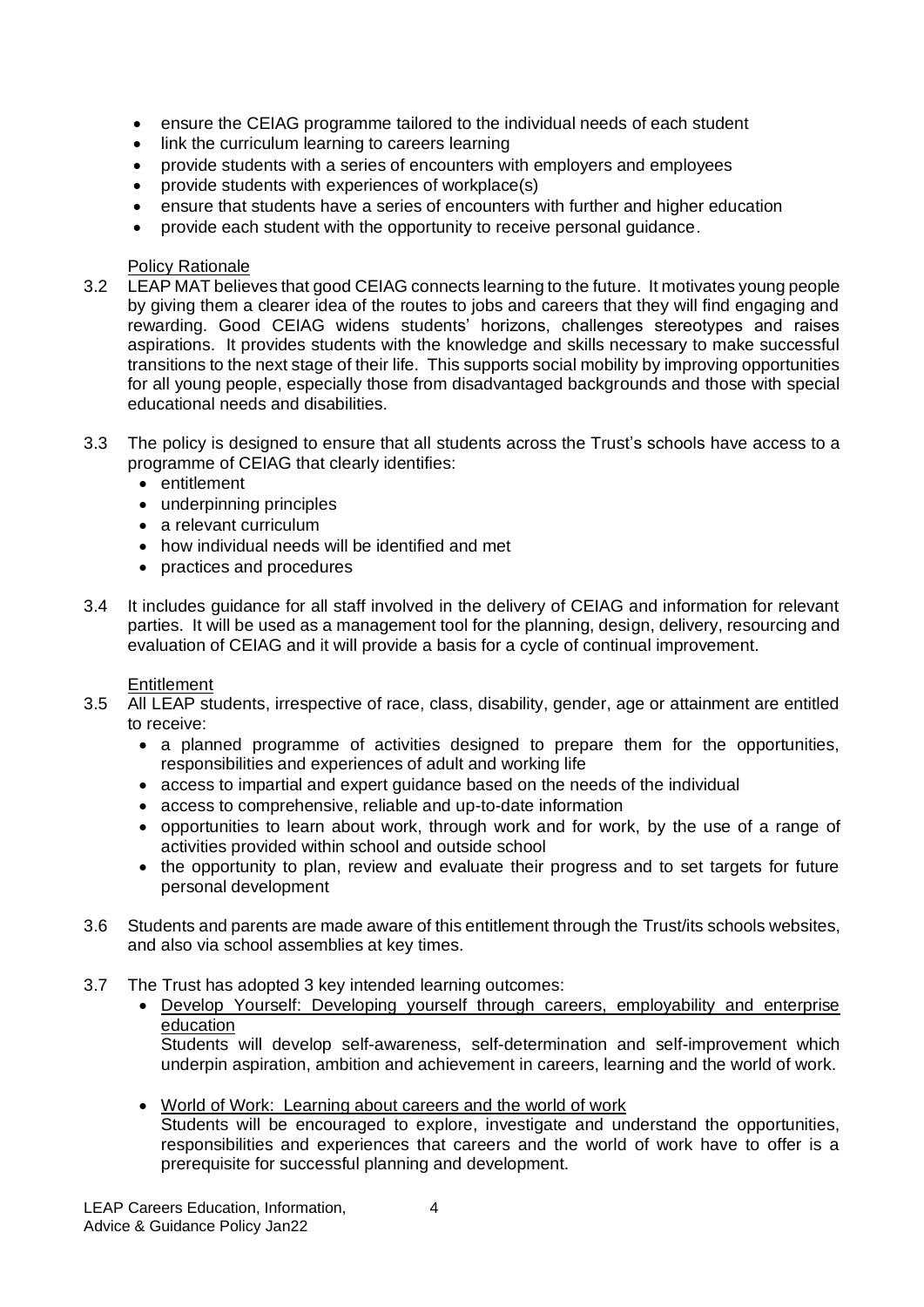• Career Management: Developing your career management, employability and enterprise skills

Students will recognise that a range of career management, employability and enterprise skills is the key to meeting challenges, making progress and managing change.

# **4. THE CAREER GUIDANCE CEIAG CURRICULUM**

- 4.1 LEAP MAT will deliver CEIAG in the following ways:
	- through the PSHE curriculum programme, as well as via planned days of activities and planned events
	- Post-16 CEIAG will be delivered through a guidance curriculum by a dedicated team of tutors, as well as via planned days of activities and planned events
	- CEIAG will form an integral part of a broader programme that encompasses all aspects of personal development
	- through enrichment activities and events that will include opportunities to meet employers, to explore career paths and to extend understanding of progression routes into employment
	- Y9-Y13 Students also have the opportunity to study for work- related qualifications on-site. These include BTEC / other applied programmes
	- wider curriculum: all subjects can add value to the careers programme by providing a real context and greater relevance. Subject teachers also have the potential to exert an influence on the career ideas of students, as well as acting as important role models. Teachers should make links to the skills and knowledge that their subject is developing and make links to how and where these will be useful in a student's career. It is, therefore, important that they are given support for curriculum enhancement and that they have upto-date information to give to students (including labour market information), in order that their career ideas are developed appropriately. Material and resources will be made available to subject staff as it is received by the careers lead
	- students will be exposed to CEIAG messages through assemblies and tutorial activities, along with high quality pastoral care and guidance
	- Careers leaders are supported by the Careers & Enterprise Company and local careers and enterprise leaders
	- LEAP schools actively seek to be matched with a Business Enterprise Adviser to support the strategic development of careers education and guidance as well as offering support to planned activities.

# **5. CURRICULUM IMPLEMENTATION**

- 5.1 All students will have access to a planned and progressive programme through schemes of work that are designed to meet the needs of all individuals and to reflect national requirements, frameworks and initiatives.
- 5.2 The programme will:
	- be co-ordinated, monitored, reviewed and evaluated.
	- facilitate individual development and progression, and it will be integral to processes for action planning and recording achievement.
- 5.3 The programme will use methods and approaches that are appropriate for the aims of the session and will use a repertoire of flexible, active learning methods. Examples include:
	- target setting
	- decision-making activities
	- working with others
	- beliefs and values clarification
	- information gathering and sharing
	- problem solving
	- reflection, review and evaluation

LEAP Careers Education, Information, 6 Advice & Guidance Policy Jan22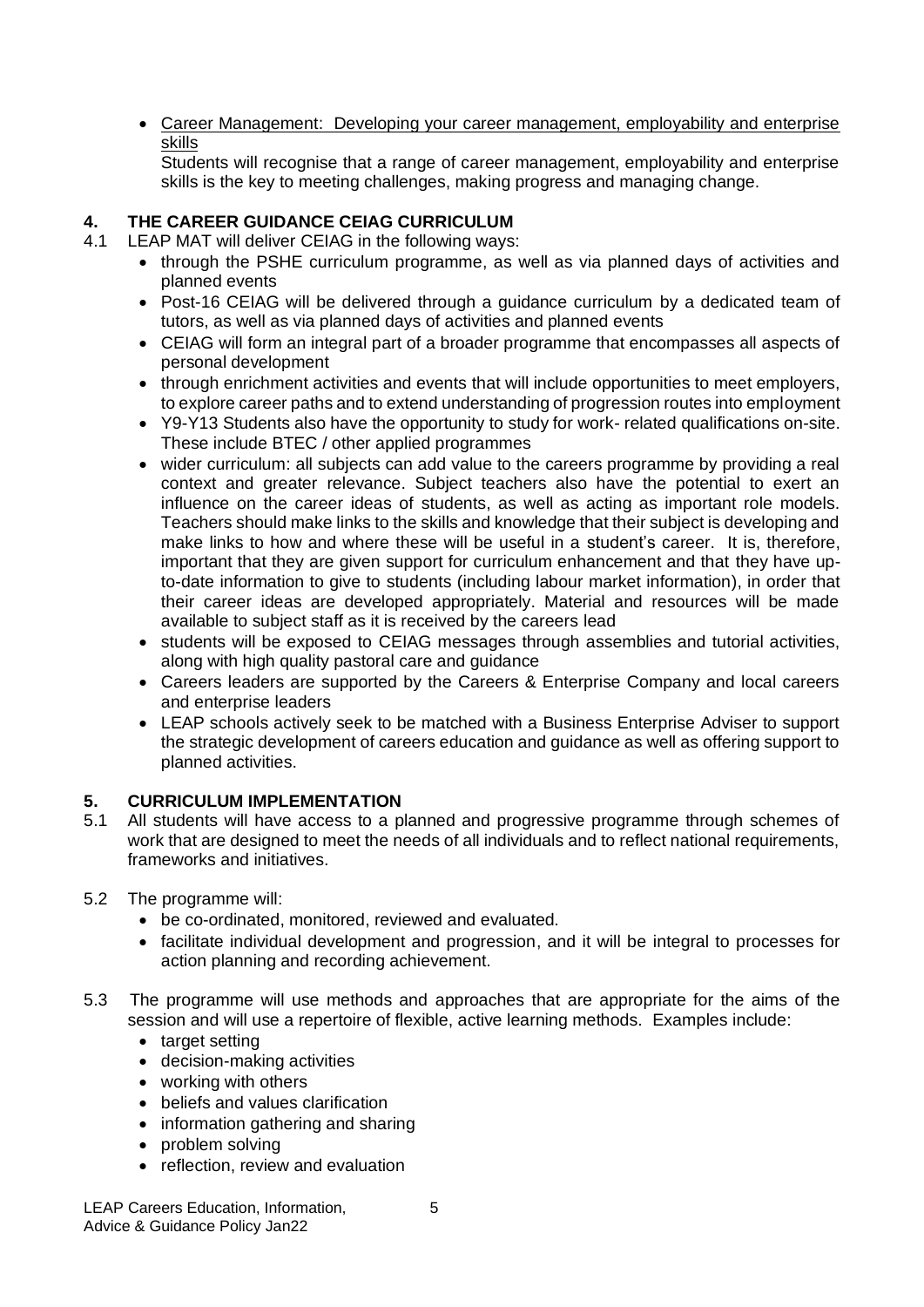- discussion and debate
- use of ICT packages such as Unifrog or BeReady
- visiting speakers and workshops
- interviews and mentoring
- introduction to the careers research library
- careers portfolio compilation

# **6. BUDGET**

6.1 A budget will be made available each school year to provide for the delivery of CEIAG, materials and resources through the Careers budget. Further support will be allocated according to specific development needs as identified through the annual improvement plan.

# **7. EQUAL OPPORTUNITIES AND DIFFERENTIATION**

7.1 All students will be entitled to the same provision of core CEIAG activities. In order to ensure that students have access to the full range of CEIAG available, lessons will be differentiated to take into account variety in levels of ability, interests and learning styles. Resources, materials and experiences will also reflect the needs of all students.

## **8. ADDITIONAL SUPPORT FOR TARGETED STUDENTS**

- 8.1 Information on students who require additional support will be made available through each school's inclusion procedures. Each School's SENDCo and DA coordinator will support with transition planning processes for students with SEND and disadvantaged students.
- 8.2 The Trust will provide for its schools to have access to a Careers Adviser to be fully involved in the transition planning process for students with SEND, disadvantaged students and those with several identified risk of NEET indicators.

# **9. RESPONSIBILITIES FOR CEIAG**

- 9.1 The CEIAG programme is overseen by a senior leader who line manages a postholder who works with a team of delivery colleagues including classroom teachers and form tutors. In addition, subject leaders will ensure that CEIAG is delivered appropriately to all students in their subject areas, in compliance with Gatsby benchmark 4.
- . There is a Link Governor with special responsibility for CEIAG.
- 9.2 The subject leader has responsibility for:
	- curriculum development
	- monitoring, Review and Evaluation
	- staff development
- 9.3 The senior leader with line management responsibility for CEIAG has responsibility for Coordinating IAG interviews with the Careers Advisor.
- 9.4 There will be a dedicated team of PSHE teachers who will teach all aspects of the this Curriculum including CEIAG.

## **10. ASSESSMENT, RECORDING AND REPORTING**

- 10.1 Assessment is integral to learning and teaching in careers education and will form part of the planned programme.
- 10.2 Formative assessment or on-going qualitative feedback will enable students to identify their strengths and weaknesses and set themselves targets for further improvement (assessment for learning). This will involve: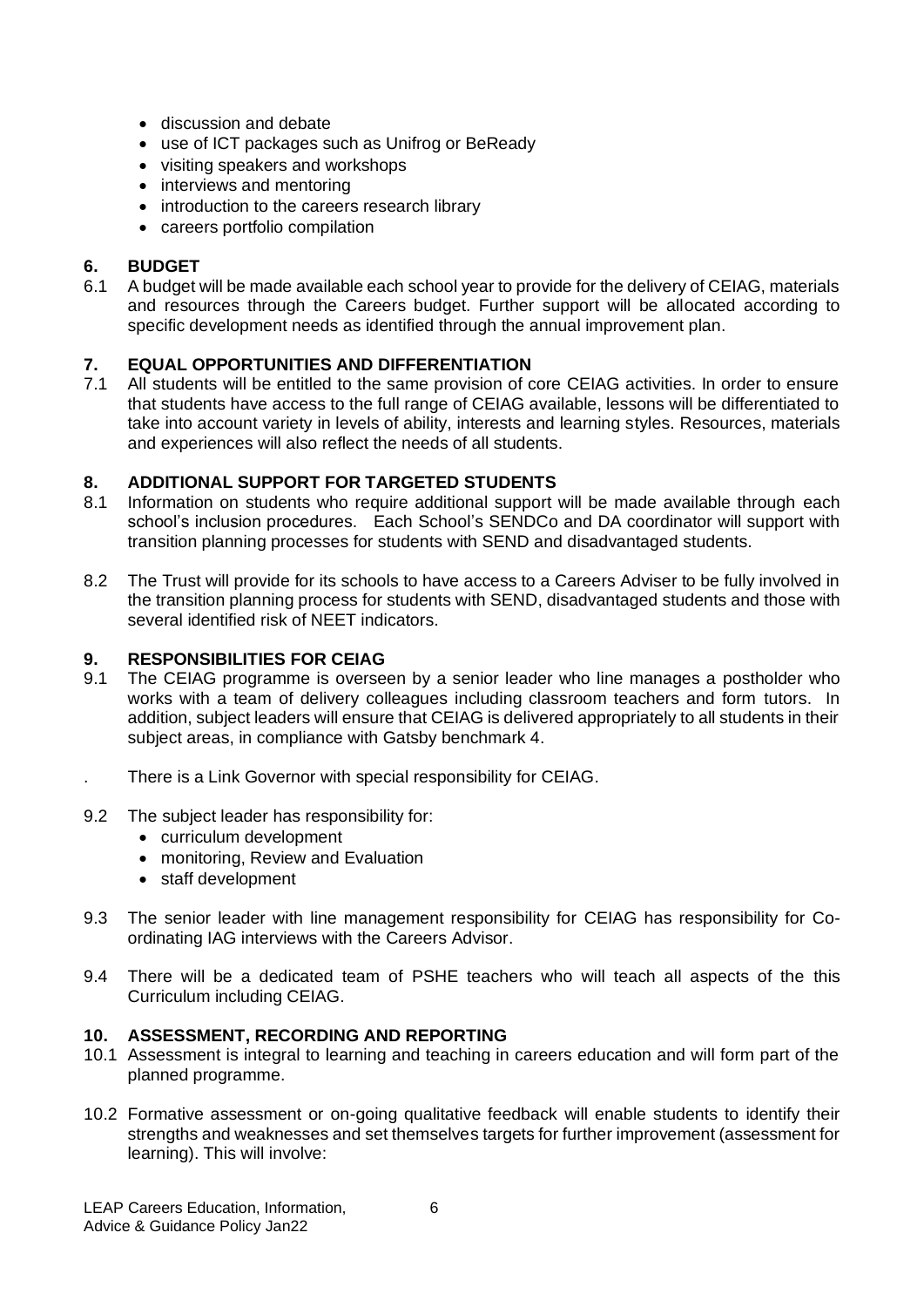- self-assessment through individual review and guidance activities in PSHE lessons, tutorial sessions, and careers advisor interviews where appropriate
- careers workbook activities, Career Development Plans, Personal Statements and peer assessment activities in lessons will also be assessed.
- 10.3 Schools will use Compass Plus to record careers based activities, to help inform termly audits.

# **11. TRUST RESPONSIBILITIES**

- 11.1 The Trust/its schools have a series of statutory duties. These are:
	- all registered students must receive independent careers advice in Y7-Y13
	- careers advice must be represented in an impartial manner, showing no bias towards a particular institution, education or work option
	- advice must cover a range of education or training options
	- quidance must be in the best interests of the student
	- there must be an opportunity for education and training providers to access students in Y7 – Y11 in order to inform them about approved technical qualifications or apprenticeships.
	- the Trust/its schools must have clear arrangements setting out the manner in which providers will be given access to students.
	- the Trust will base its careers provision around the Gatsby Benchmarks. A summary of these can be seen in Appendix 1, and they cross reference with the objectives of this policy
	- LEAP Trust will continuously monitor its CEIAG offer and seek further improvement. This will be done by the personnel involved in the design and delivery of the programme as well as by external stakeholders who assess the work of the school

# **12. TRUST & LGB RESPONSIBILITIES**

- 12.1 The Trust will ensure that the policy is:
	- based on the eight Gatesby Benchmarks
	- meets the Trust/its schools' requirements
	- ensures arrangements are in place to allow a range of educational and training providers to access Y7-Y13 students
- 12.2 The Trust's Local Governing Bodies will ensure that schools follow the Trust's Careers Education, Information and Guidance (CEIAG) policy and that it is clearly communicated to all stakeholders.

## **13. PROVIDER ACCESS**

- 13.1 This section of the policy sets out the Trust/its schools' arrangements for managing the access of providers to students for the purpose of giving them information about the provider's education or training offer. This complies with the Trust's legal obligations under Section 42B of the Education Act 1997.
- 13.2 All Y7-Y13 students are entitled to:
	- find out about technical education qualifications and apprenticeships opportunities, as part of a careers programme which provides information on the full range of education and training options available at each transition point
	- hear from a range of local providers about the opportunities they offer, including technical education and apprenticeships – through options events, assemblies and group discussions and taster events
	- understand how to make applications for the full range of academic and technical courses.
- 13.3 Appendix 2 shows the way in which education and training providers should get in touch with the Trust/its schools in order to gain access to students and/or parents to inform them about further opportunities.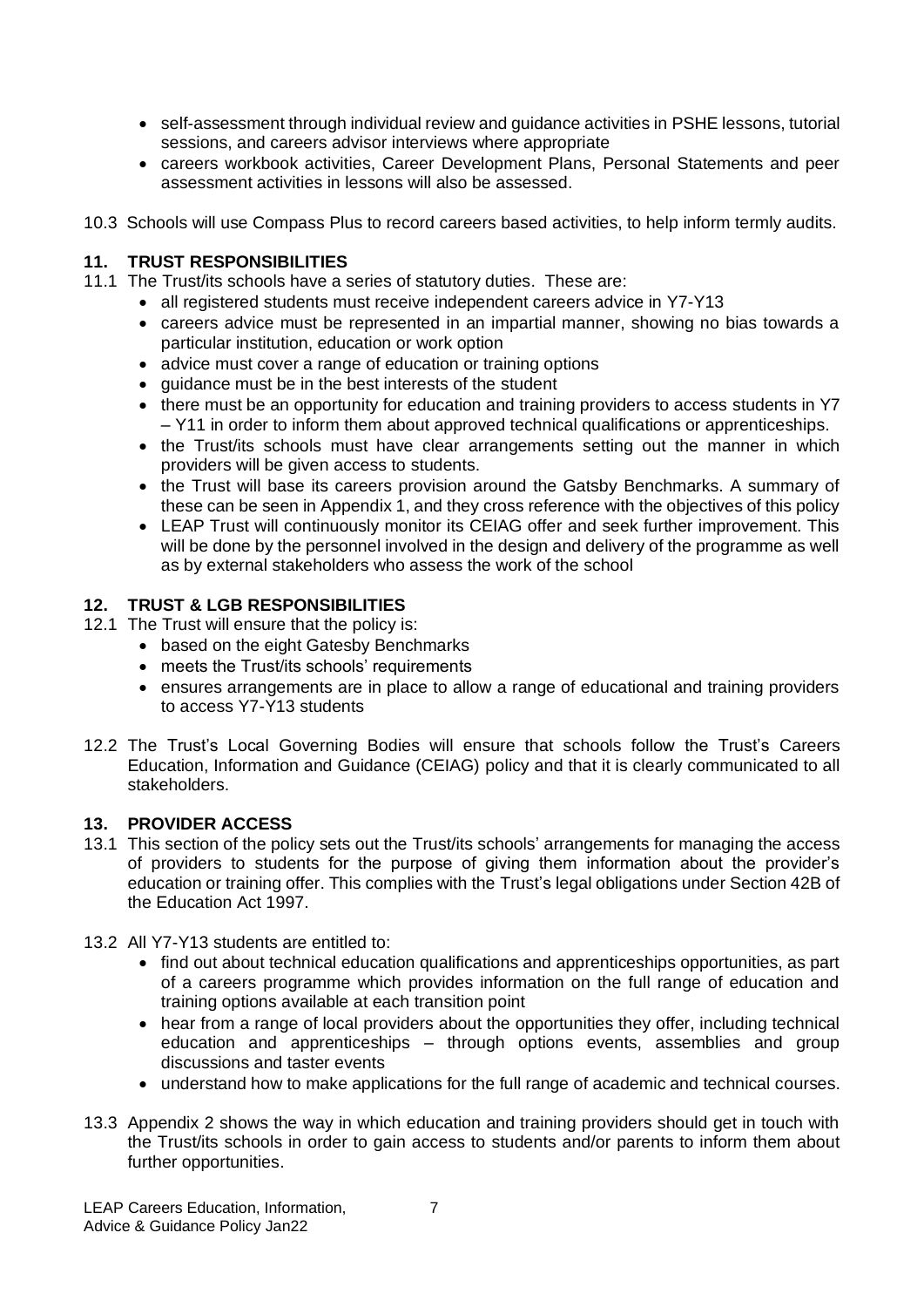13.4 The Trust/its schools will then work with providers in order to identify the most effective opportunity for them to share information about education and training opportunities.

# **14. MONITORING, EVALUATION AND REVIEW**

- 14.1 The Chief Executive/Principals will ensure that:
	- the work of the Careers Advisor and CEIAG events is supported and monitored
	- a member of the Senior Leadership Team has an overview of CEIAG work and reports regularly back to the team
- 14.2 The effectiveness of this policy will be measured in a variety of ways:
	- feedback from stakeholders
	- feedback from external visitors to the Trust's schools' such as awarding organisations for the Quality in Careers Standard or Ofsted
	- data on the number of students who are NEET in October having left and of the Trust's schools' in the previous summer. This figure can be compared to national figures as well as against the equivalent figure from similar schools both nationally and within the county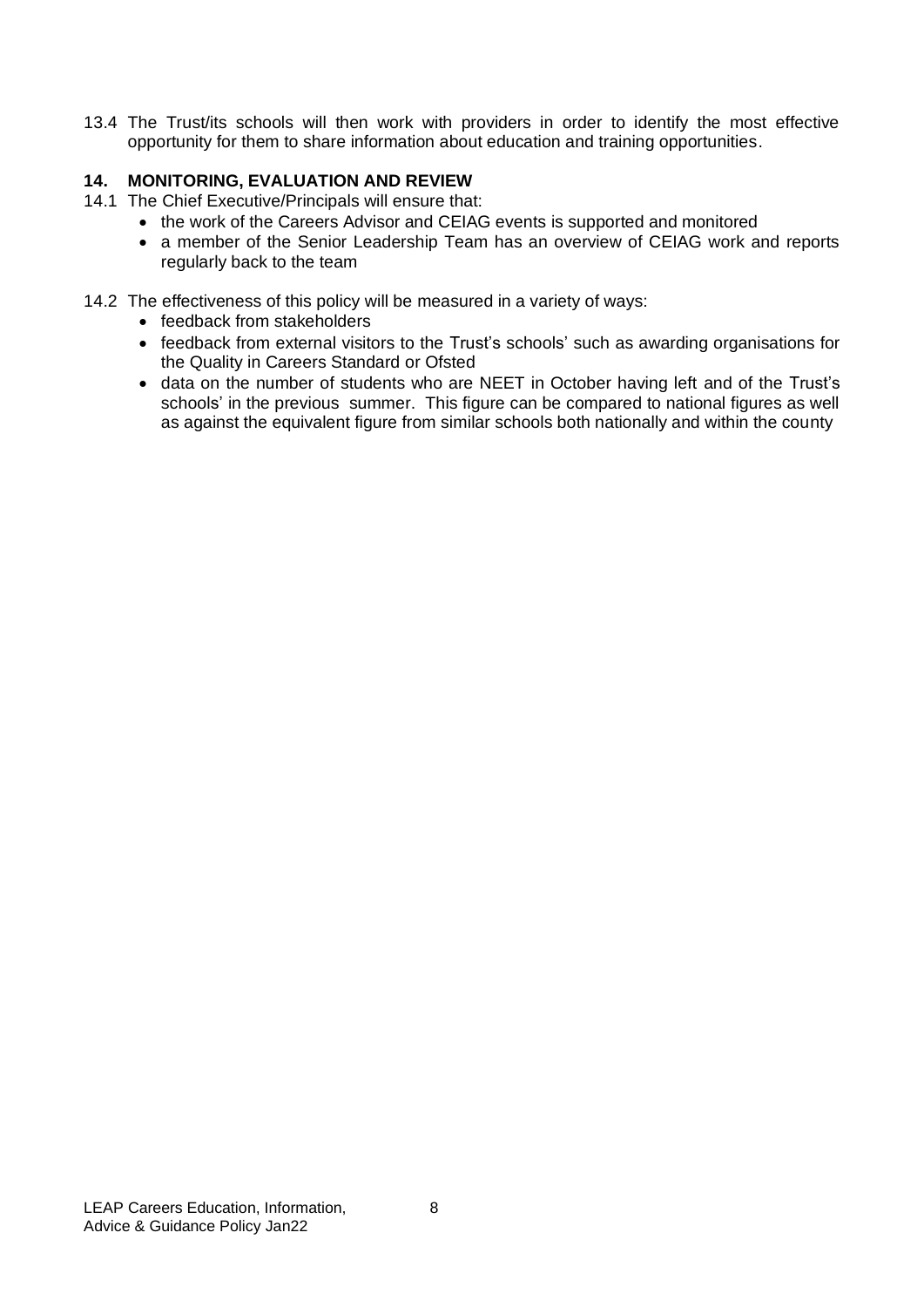## **Appendix 1**

## **Gatsby Benchmarks**

#### **Gatsby Benchmark 1**

#### A STABLE CAREERS PROGRAMME

Every school and college should have an embedded programme of career education and guidance that is known and understood by pupils, parents, teachers and employers.

#### **Gatsby Benchmark 2**

#### **LEARNING FROM CAREER AND LABOUR MARKET INFORMATION**

Every pupil, and their parents, should have access to good-quality information about future study options and labour market opportunities. They will need the support of an informed adviser to make best use of available information.

## **Gatsby Benchmark 3**

#### **ADDRESSING THE NEEDS OF EACH PUPIL**

Pupils have different career guidance needs at different stages. Opportunities for advice and support need to be tailored to the needs of each pupil. A school's careers programme should embed equality and diversity considerations throughout.

## **Gatsby Benchmark 4**

## LINKING CURRICULUM LEARNING TO CAREERS

All teachers should link curriculum learning with careers. For example, STEM subject teachers should highlight the relevance of STEM subjects for a wide range of future career paths.

#### **Gatsby Benchmark 5**

#### **ENCOUNTERS WITH EMPLOYERS AND EMPLOYEES**

Every pupil should have multiple opportunities to learn from employers about work, employment and the skills that are valued in the workplace. This can be through a range of enrichment activities including visiting speakers, mentoring and enterprise schemes.

## **Gatsby Benchmark 6**

#### **EXPERIENCES OF WORKPLACES**

Every pupil should have first-hand experiences of the workplace through work visits, work shadowing and/or work experience to help their exploration of career opportunities, and expand their networks.

#### **Gatsby Benchmark 7**

## **ENCOUNTERS WITH FURTHER AND HIGHER EDUCATION**

All pupils should understand the full range of learning opportunities that are available to them. This includes both academic and vocational routes and learning in schools, colleges, universities and in the workplace.

### **Gatsby Benchmark 8**

#### **PERSONAL GUIDANCE**

Every pupil should have opportunities for guidance interviews with a Careers Adviser, who could be internal (a member of school staff) or external, provided they are trained to an appropriate level. These should be available whenever significant study or career choices are being made. They should be expected for all pupils but should be timed to meet their individual needs.